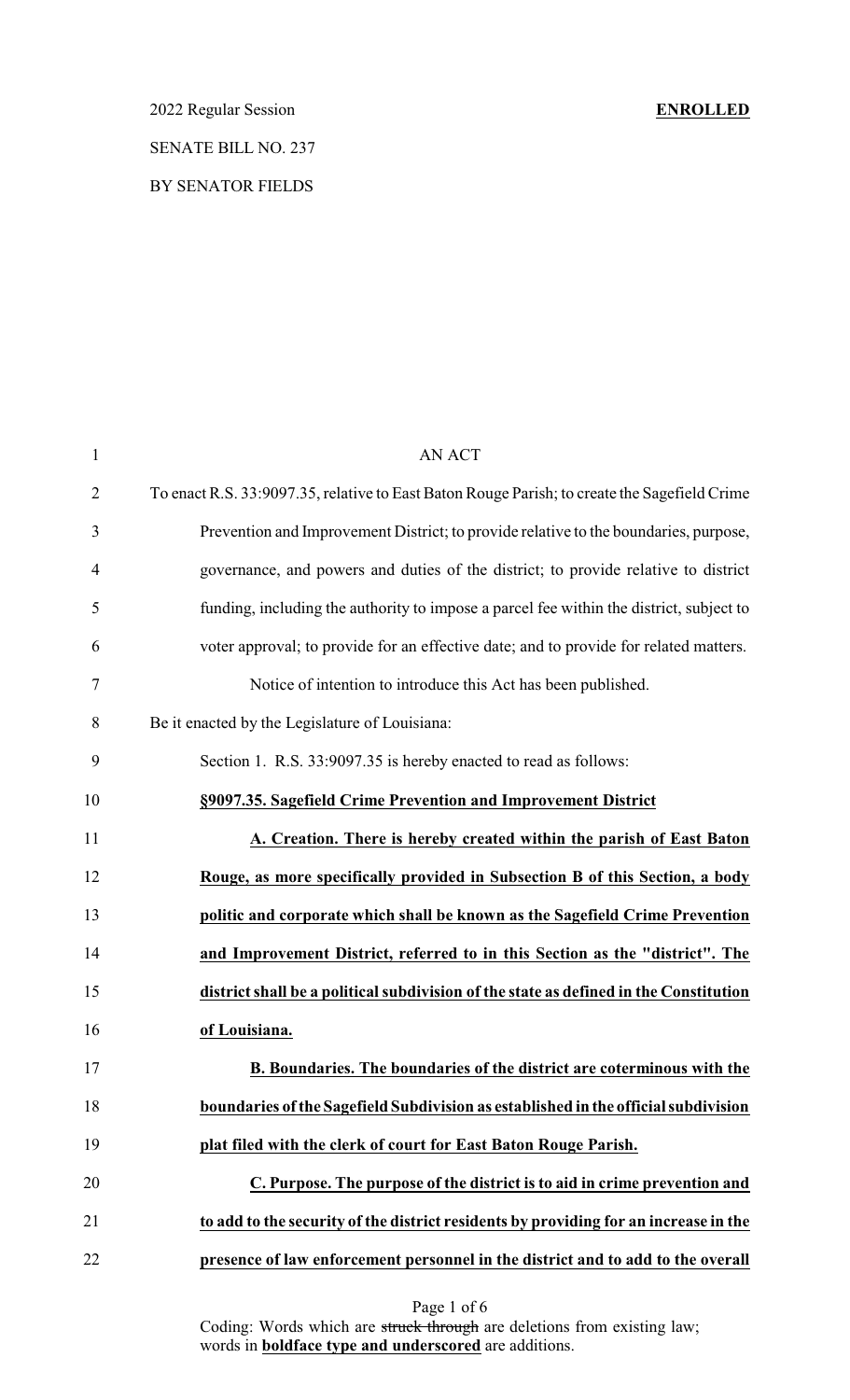| $\mathbf{1}$   | betterment of the district by providing for beautification and other               |
|----------------|------------------------------------------------------------------------------------|
| $\overline{2}$ | improvements within the district.                                                  |
| 3              | D. Governance. (1) The district shall be governed by a seven-member                |
| $\overline{4}$ | board of commissioners, referred to in this Section as the "board". The board      |
| 5              | shall be composed as follows:                                                      |
| 6              | (a) The president of the Sagefield Homeowners Association.                         |
| $\tau$         | (b) The board of directors of the Sagefield Homeowners Association shall           |
| 8              | appoint one member.                                                                |
| 9              | (c) The member of the Louisiana House of Representatives whose district            |
| 10             | encompasses all or the greater portion of the area of the district shall appoint   |
| 11             | one member.                                                                        |
| 12             | (d) The member of the Louisiana Senate whose district encompasses all              |
| 13             | or the greater portion of the area of the district shall appoint one member.       |
| 14             | (e) The member of the governing authority of the city of Baton Rouge,              |
| 15             | parish of East Baton Rouge whose district encompasses all or the greater           |
| 16             | portion of the area of the district shall appoint one member.                      |
| 17             | (f) The assessor for the parish of East Baton Rouge shall appoint one              |
| 18             | member.                                                                            |
| 19             | (g) The mayor-president for the city of Baton Rouge, parish of East                |
| 20             | Baton Rouge, shall appoint one member.                                             |
| 21             | (2) All members of the board shall be residents and qualified voters               |
| 22             | within the district.                                                               |
| 23             | $(3)(a)$ Members appointed pursuant to Subparagraphs $(1)(b)$ through $(g)$        |
| 24             | of this Subsection shall serve three-year terms after initial terms as provided in |
| 25             |                                                                                    |
|                | Subparagraph (b) of this Paragraph. Vacancies resulting from the expiration        |
| 26             | of a term or any other reason shall be filled in the manner of the original        |
| 27             | appointment. Members shall be eligible for reappointment.                          |
| 28             | (b) Two members shall serve an initial term of one year; two shall serve           |
| 29             | two years; and two shall serve three years as determined by lot at the first       |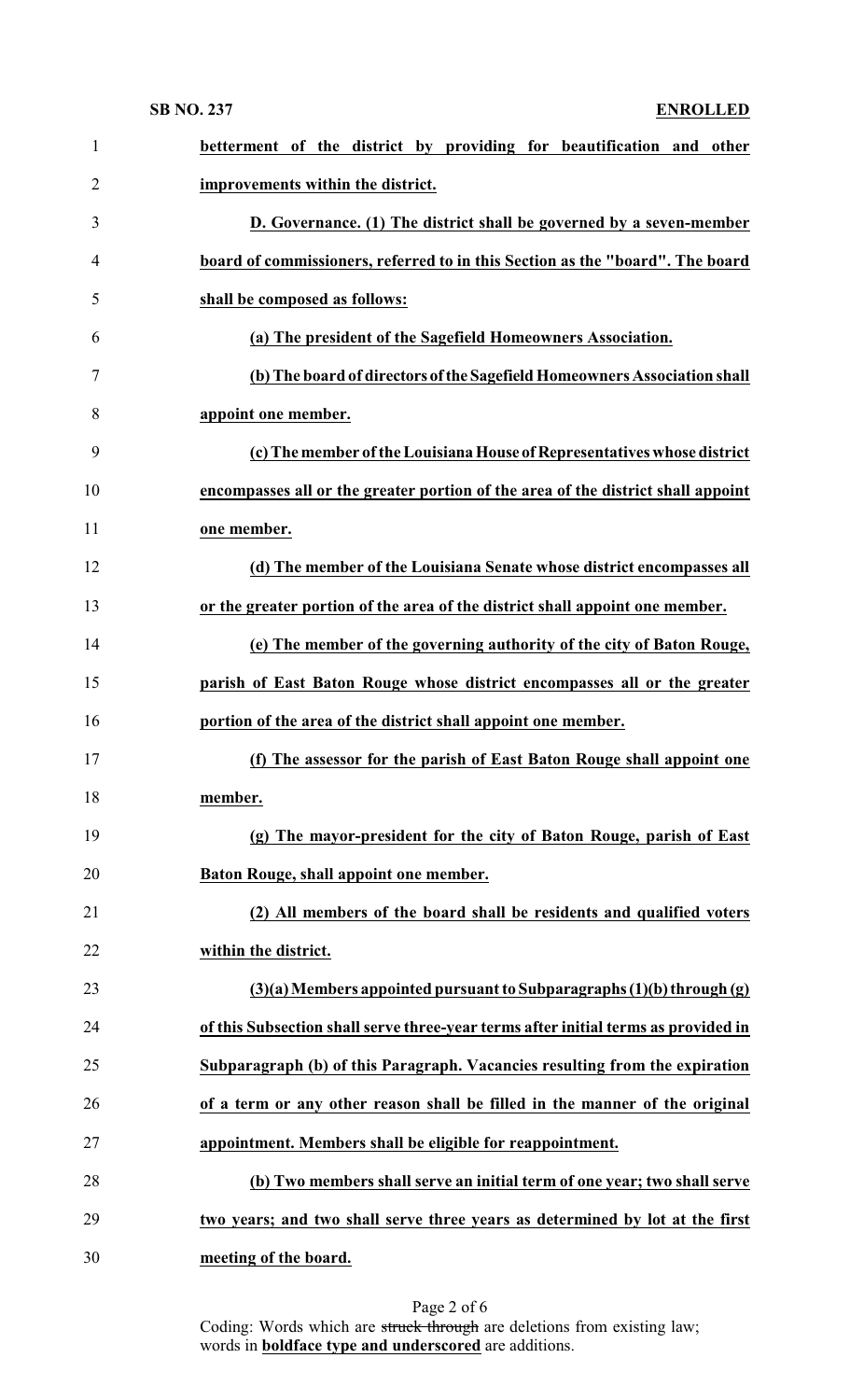### **SB NO. 237 ENROLLED**

| $\mathbf{1}$   | (c) The member serving pursuant to Subparagraph $(1)(a)$ of this                   |
|----------------|------------------------------------------------------------------------------------|
| $\overline{2}$ | Subsection shall serve during his term of office.                                  |
| 3              | (3) The board shall elect from its members a chairman, a vice chairman,            |
| $\overline{4}$ | a secretary, a treasurer, and such other officers as it deems necessary. The       |
| 5              | duties of the officers shall be fixed by the bylaws adopted by the board.          |
| 6              | (4) The secretary of the board shall maintain the minute books and                 |
| 7              | archives of the district. The monies, funds, and accounts of the district shall be |
| 8              | in the official custody of the board.                                              |
| 9              | (5) The board shall adopt such bylaws as it deems necessary or advisable           |
| 10             | for conducting its business affairs. Rules and regulations of the board relative   |
| 11             | to the notice and conduct of meetings shall conform to applicable law, including,  |
| 12             | if applicable, the Open Meetings Law. The board shall hold regular meetings        |
| 13             | as provided for in the bylaws and may hold special meetings at times and places    |
| 14             | within the district as prescribed in the bylaws.                                   |
| 15             | (6) A majority of the members of the board shall constitute a quorum for           |
|                |                                                                                    |
| 16             | the transaction of business. The board shall keep minutes of all meetings and      |
| 17             | shall make them available through the secretary of the board.                      |
| 18             | (7) The members of the board shall serve without compensation but shall            |
| 19             | be reimbursed for their reasonable out-of-pocket expenses directly related to      |
| 20             | the governance of the district.                                                    |
| 21             | E. Powers and duties. The district, acting through its board, shall have           |
| 22             | the following powers and duties:                                                   |
| 23             | (1) To sue and be sued.                                                            |
| 24             | (2) To adopt, use, and alter at will a corporate seal.                             |
| 25             | (3) To receive and expend funds collected pursuant to Subsection F of              |
| 26             | this Section and in accordance with a budget adopted as provided by Subsection     |
| 27             | H of this Section.                                                                 |
| 28             | (4) To enter into contracts with individuals or entities, private or public,       |
| 29             | for the provision of security patrols, improvement, or other programs in the       |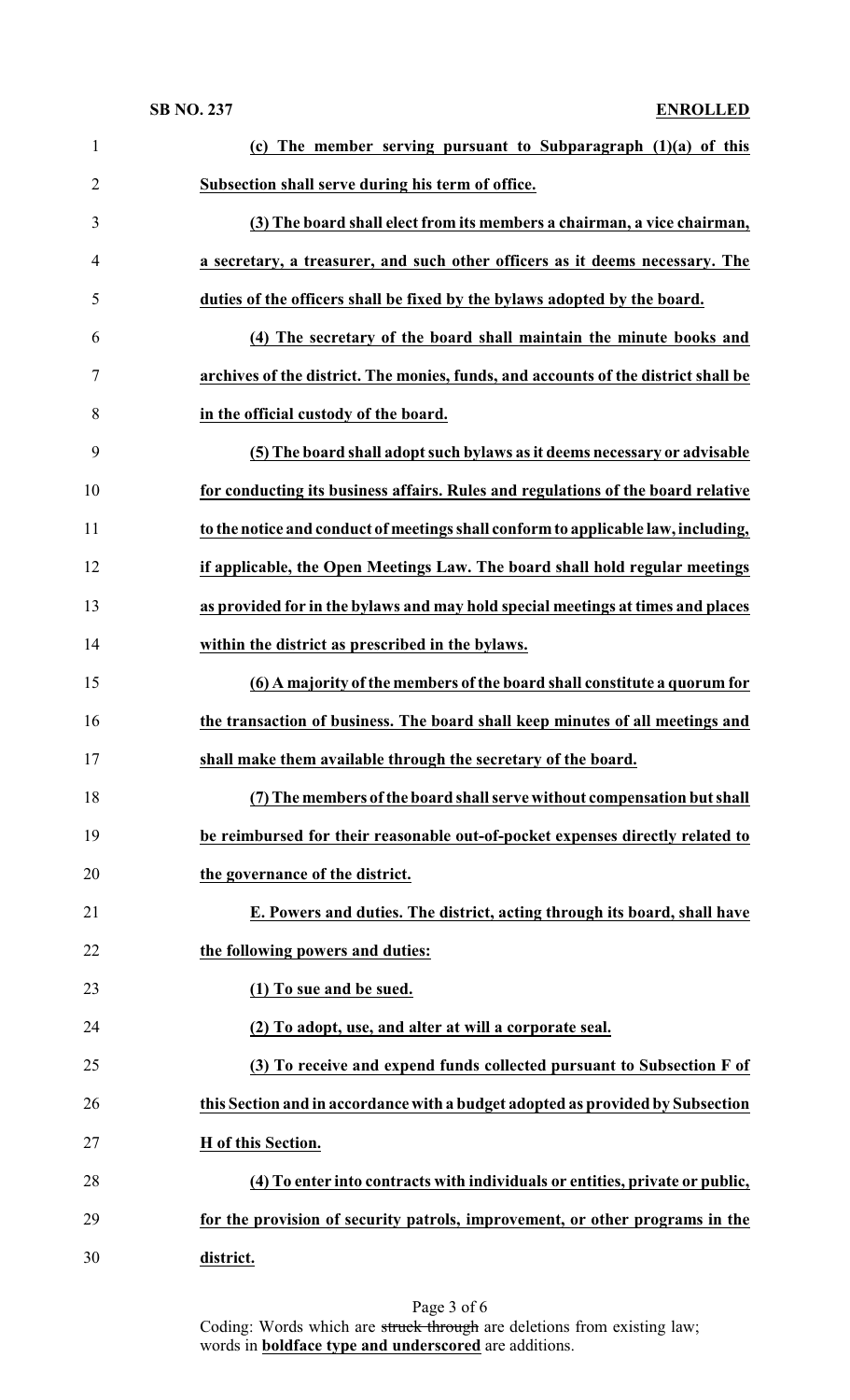### **SB NO. 237 ENROLLED**

| $\mathbf{1}$   | (5) To provide or enhance security patrols in the district; to provide for         |
|----------------|------------------------------------------------------------------------------------|
| $\overline{2}$ | improved lighting, signage, or matters relating to the security of the district;   |
| 3              | and to provide for improvements in the district; and to provide generally for the  |
| 4              | overall betterment of the district.                                                |
| 5              | (6) To purchase, lease, rent, or otherwise acquire items, supplies, and            |
| 6              | services necessary or deemed appropriate for achieving any purpose of the          |
| $\tau$         | district.                                                                          |
| 8              | (7) To accept private grants and donations.                                        |
| 9              | (8) To procure and maintain liability insurance against any personal or            |
| 10             | legal liability of a board member that may be asserted or incurred based upon      |
| 11             | service as a member of the board or that may arise as a result of actions taken    |
| 12             | within the scope and discharge of duties as a member of the board.                 |
| 13             | F. Parcel fee. The district may impose and collect a parcel fee within the         |
| 14             | district subject to and in accordance with the provisions of this Subsection.      |
| 15             | (1) The fee shall be imposed by duly adopted resolution of the board. The          |
| 16             | fee shall be a flat fee not to exceed three hundred dollars per parcel per year.   |
| 17             | (2) The fee shall be imposed on each improved and unimproved parcel                |
| 18             | located within the district. The owner of the parcel shall be responsible for      |
| 19             | payment of the fee.                                                                |
| 20             | (3) For purposes of this Section, "parcel" means a lot, a subdivided               |
| 21             | portion of ground, an individual tract, or a "condominium parcel" as defined       |
| 22             | in R.S. 9:1121.103.                                                                |
| 23             | (4) The fee shall be imposed only after its imposition has been approved           |
| 24             | by a majority of the registered voters of the district voting on the proposition   |
| 25             | at an election held for that purpose in accordance with the Louisiana Election     |
| 26             | Code.                                                                              |
| 27             | (5) The term of the imposition of the fee shall be as provided in the              |
| 28             | proposition authorizing the fee, not to exceed ten years. The fee may be renewed   |
| 29             | if the renewal is approved by the voters in the manner provided in Paragraph       |
| 30             | (4) of this Subsection. If renewed, the term of the imposition of the fee shall be |

Page 4 of 6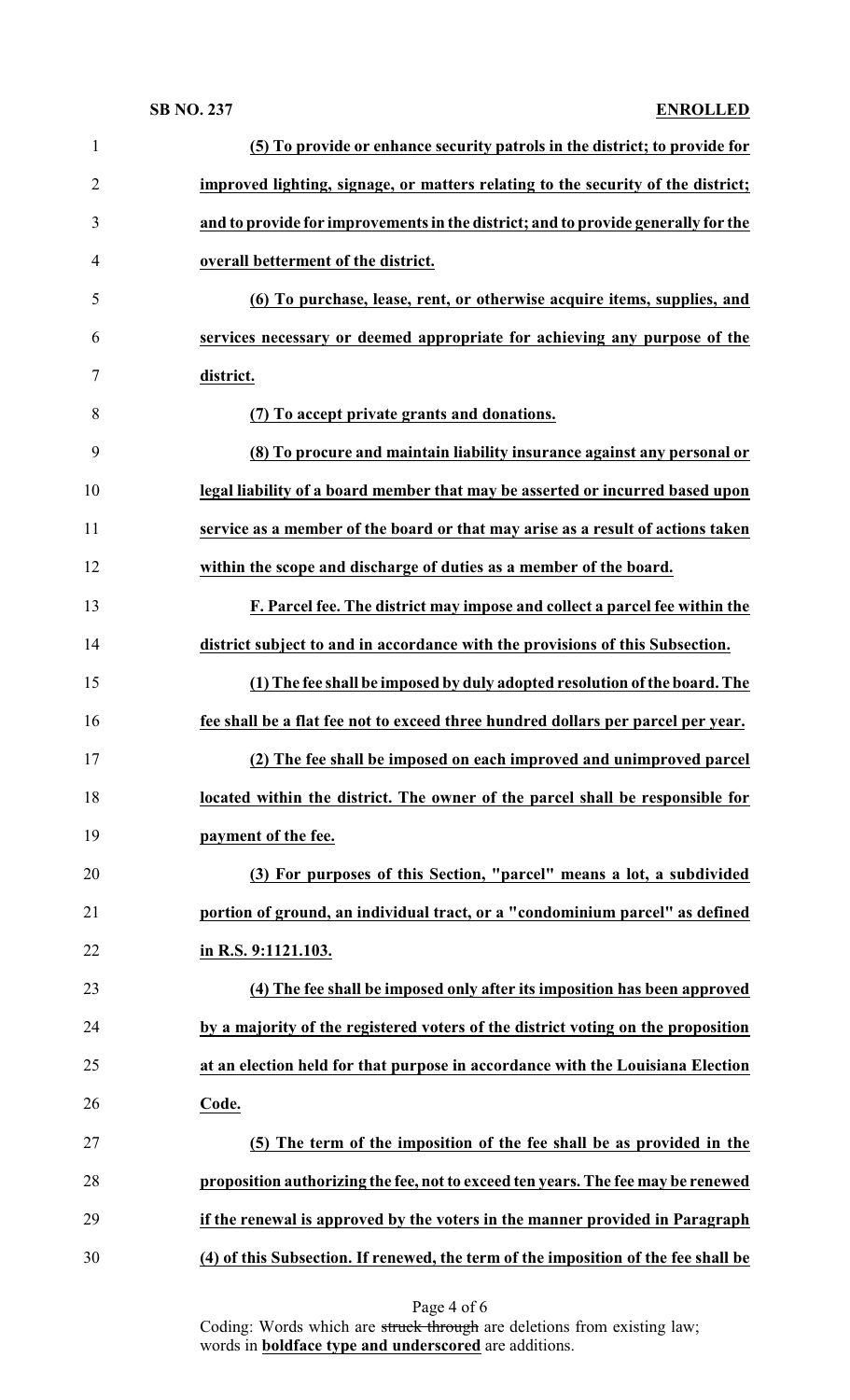| $\mathbf{1}$   | as provided in the proposition authorizing such renewal, not to exceed ten years.   |
|----------------|-------------------------------------------------------------------------------------|
| $\overline{2}$ | (6) The fee shall be collected at the same time and in the same manner              |
| 3              | as ad valorem taxes are collected for East Baton Rouge Parish. The tax collector    |
| 4              | shall collect and remit to the district all amounts collected not more than sixty   |
| 5              | days after collection; however, the district may enter into an agreement with the   |
| 6              | tax collector to authorize the retention of an annual collection fee, not to exceed |
| 7              | one percent of the amount collected.                                                |
| 8              | (7) Any parcel fee which is unpaid shall be added to the tax rolls of East          |
| 9              | Baton Rouge Parish and shall be enforced with the same authority and subject        |
| 10             | to the same penalties and procedures as unpaid ad valorem taxes.                    |
| 11             | G. Additional contributions. The district may solicit, accept, and expend           |
| 12             | additional voluntary contributions and grants to carry out its purposes.            |
| 13             | H. Budget. (1) The board shall adopt an annual budget in accordance                 |
| 14             | with the Louisiana Local Government Budget Act pursuant to R.S. 39:1301 et          |
| 15             | seq.                                                                                |
| 16             | (2) The district shall be subject to audit by the legislative auditor               |
| 17             | pursuant to R.S. 24:513.                                                            |
| 18             | I. Miscellaneous provisions. (1) It is the purpose and intent of this Section       |
| 19             | that any additional law enforcement personnel and services provided for             |
| 20             | through the fees authorized in this Section shall be supplemental to, and not in    |
| 21             | lieu of, personnel and services to be provided in the district by publicly funded   |
| 22             | law enforcement agencies.                                                           |
| 23             | (2) If the district ceases to exist, any funds of the district shall be             |
| 24             | transmitted to the governing authority of the city of Baton Rouge, parish of East   |
| 25             | Baton Rouge, and shall be used for law enforcement purposes in the area which       |
| 26             | comprised the district.                                                             |
| 27             | J. Indemnification and exculpation. (1) The district shall indemnify its            |
| 28             | officers and board members to the fullest extent permitted by R.S. 12:227, as       |
| 29             | fully as if the district were a nonprofit corporation governed thereby, and as      |
| 30             | may be provided in the district's bylaws.                                           |

Page 5 of 6